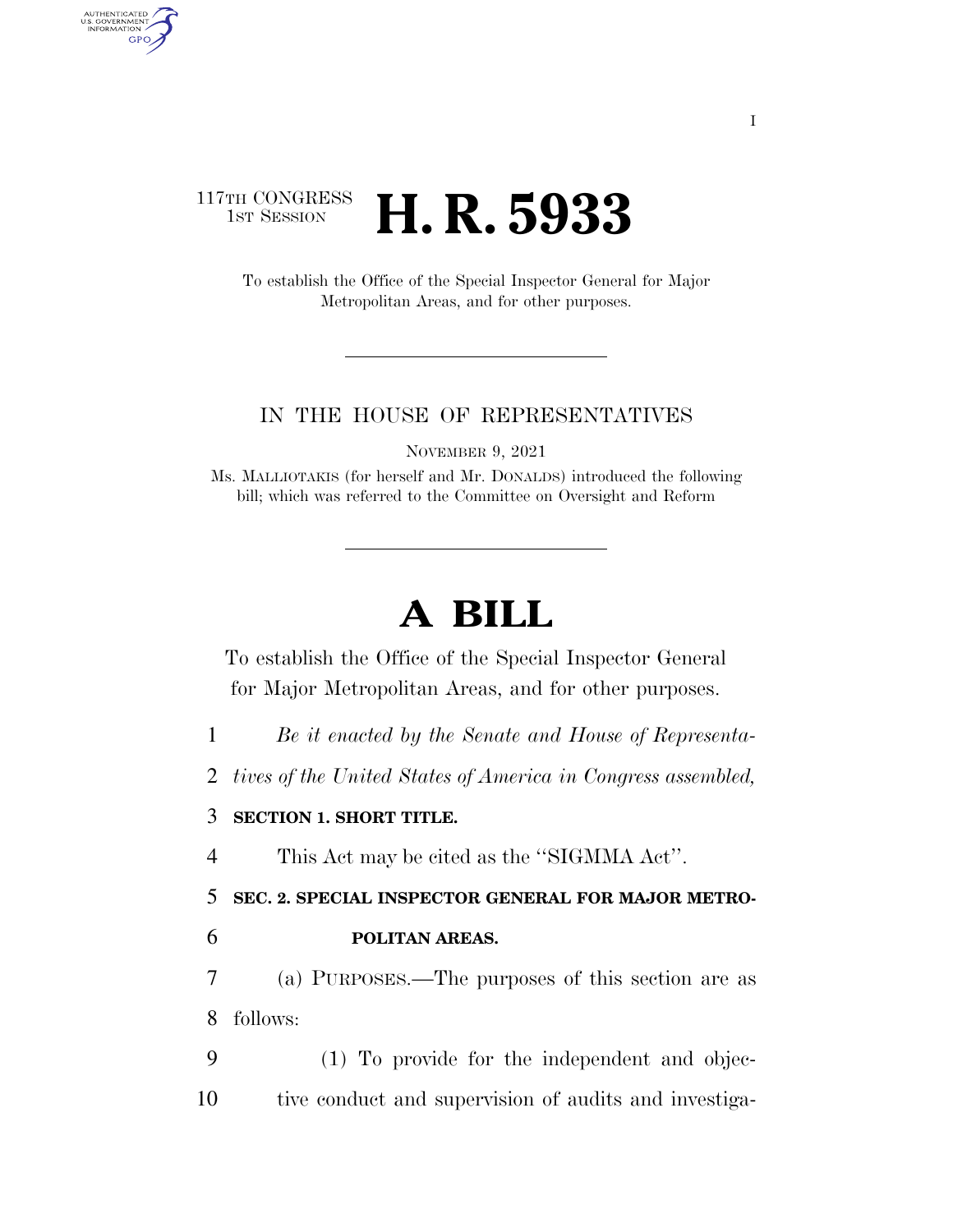| $\mathbf{1}$   | tions relating to the programs and operations funded        |
|----------------|-------------------------------------------------------------|
| $\overline{2}$ | with amounts appropriated or otherwise made avail-          |
| 3              | able for use by major cities.                               |
| $\overline{4}$ | (2) To provide for the independent and objec-               |
| 5              | leadership and coordination of, and rec-<br>tive            |
| 6              | ommendations on, policies designed to-                      |
| 7              | (A) promote economy efficiency, and effec-                  |
| 8              | tiveness in the administration of the programs              |
| 9              | and operations described in paragraph (1); and              |
| 10             | (B) prevent and detect waste, fraud, and                    |
| 11             | abuse in such programs and operations.                      |
| 12             | (b) OFFICE OF INSPECTOR GENERAL.—There is                   |
| 13             | hereby established the Office of the Special Inspector Gen- |
| 14             | eral for Major Metropolitan Areas to carry out the pur-     |
| 15             | poses of subsection (a).                                    |
| 16             | (c) APPOINTMENT OF INSPECTOR GENERAL; RE-                   |
| 17             | MOVAL.-                                                     |
| 18             | (1) APPOINTMENT.—The head of the Office is                  |
| 19             | the Special Inspector General for Major Metropoli-          |
| 20             | tan Areas, who shall be appointed by the President.         |
| 21             | (2) QUALIFICATIONS.—The appointment of the                  |
| 22             | Inspector General shall be made solely on the basis         |
| 23             | of integrity and demonstrated ability in accounting,        |
| 24             | auditing, financial analysis, law, management anal-         |
| 25             | ysis, public administration, or investigations.             |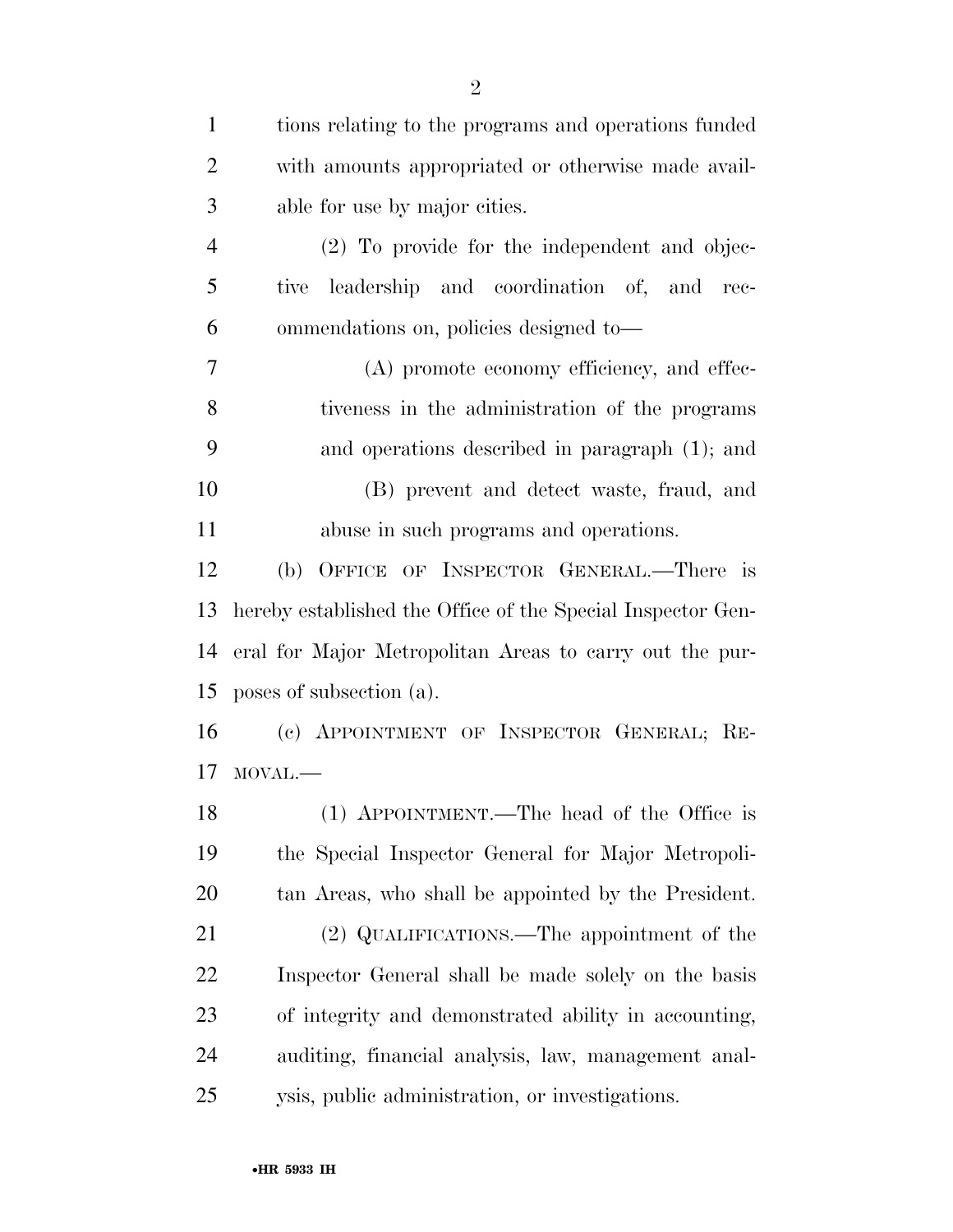| $\mathbf{1}$   | (3) DEADLINE FOR APPOINTMENT.—The ap-                  |
|----------------|--------------------------------------------------------|
| $\overline{2}$ | pointment of an individual as Inspector General        |
| 3              | shall be made not later than 30 days after the date    |
| $\overline{4}$ | of the enactment of this Act.                          |
| 5              | (4) COMPENSATION.—The annual rate of basic             |
| 6              | pay of the Inspector General shall be the annual rate  |
| 7              | of basic pay provided for positions at level IV of the |
| 8              | Executive Schedule under section $5315$ of title 5,    |
| 9              | United States Code.                                    |
| 10             | (5) PROHIBITION ON POLITICAL ACTIVITIES.—              |
| 11             | For purposes of section 7324 of title 5, United        |
| 12             | States Code, the Inspector General shall not be con-   |
| 13             | sidered an employee who determines policies to be      |
| 14             | pursued by the United States in the nationwide ad-     |
| 15             | ministration of Federal law.                           |
| 16             | (6) REMOVAL.—The Inspector General shall be            |
| 17             | removable from office in accordance with the provi-    |
| 18             | sions of section 3(b) of the Inspector General Act of  |
| 19             | 1978 (5 U.S.C. App.).                                  |
| 20             | (d) SUPERVISION.—                                      |
| 21             | (1) IN GENERAL.—Except as provided in para-            |
| 22             | graph (2), the Inspector General shall report directly |
| 23             | to, and be under the general supervision of the Sec-   |
| 24             | retary of Housing and Urban Development.               |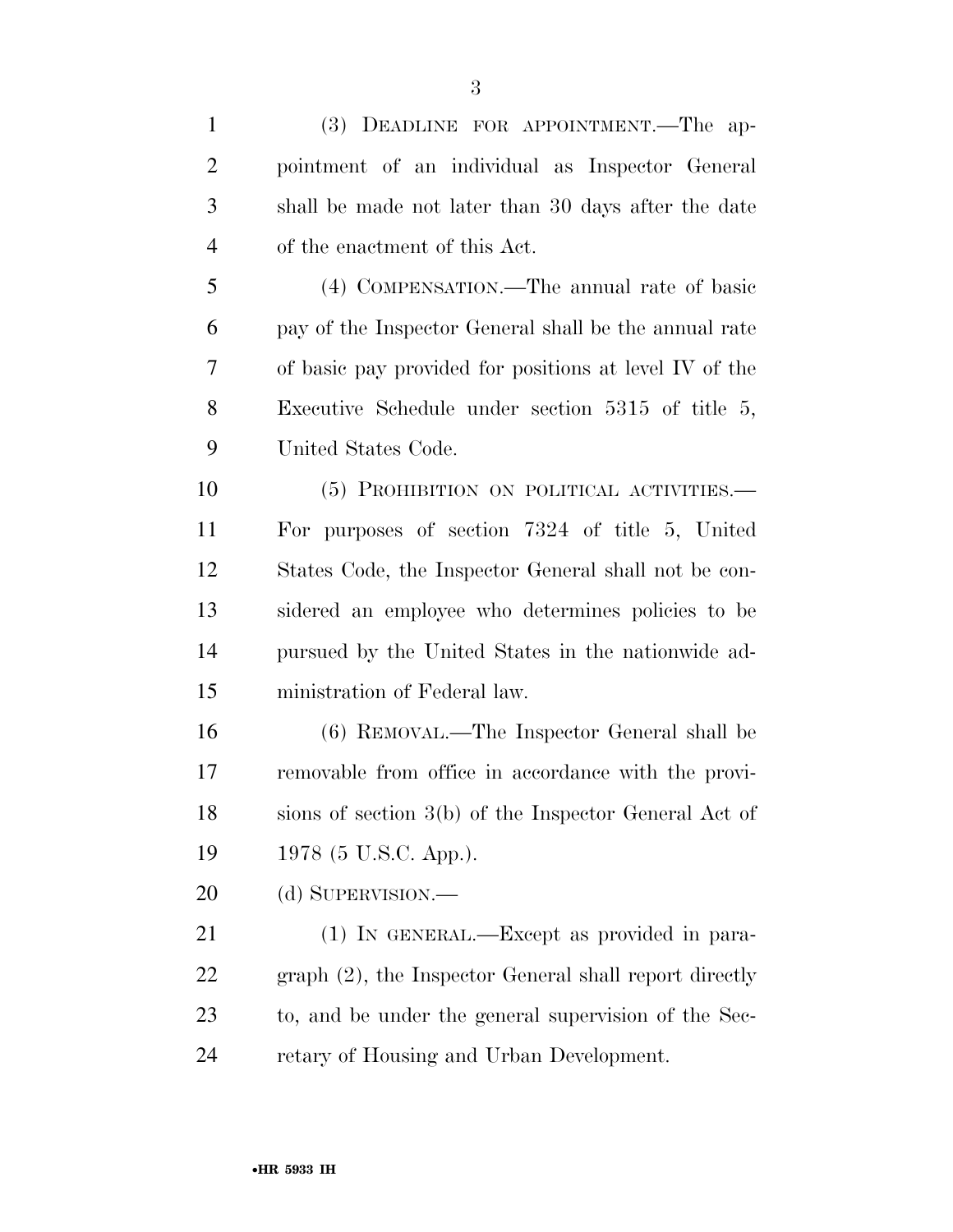(2) INDEPENDENCE TO CONDUCT INVESTIGA- TIONS AND AUDITS.—No officer of the Department of Housing and Urban Development shall prevent or prohibit the Inspector General from initiating, car- rying out, or completing any audit or investigation related to amounts appropriated or otherwise made available for use by major cities with or from issuing any subpoena during the course of any such audit or investigation.

(e) DUTIES.—

 (1) OVERSIGHT OF SPENDING BY MAJOR CIT- IES.—It shall be the duty of the Inspector General to conduct, supervise, and coordinate audits and in- vestigations of the treatment, handling, and expendi- ture of amounts appropriated or otherwise made available for use by major cities (and of the pro- grams, operations, and contracts carried out using such funds) including—

 (A) audits and investigations with respect to—

 (i) the oversight and accounting of the 22 obligation and expenditure of such funds; 23 (ii) the monitoring and review of— (I) activities funded by such funds;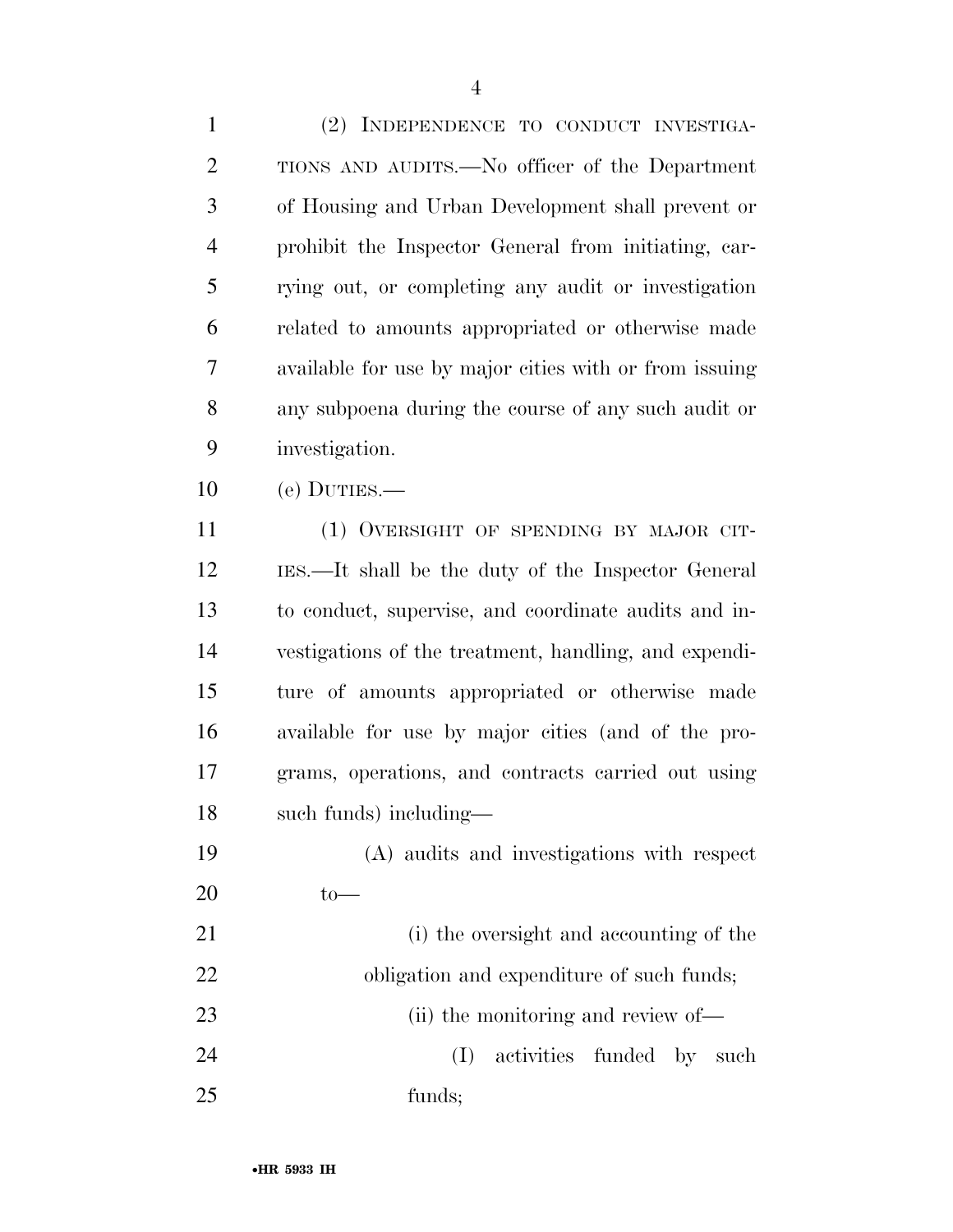| $\mathbf{1}$   | (II) contracts funded by such                        |
|----------------|------------------------------------------------------|
| $\overline{2}$ | funds; and                                           |
| 3              | (III) the transfer of such funds                     |
| $\overline{4}$ | from major cities to other entities, in-             |
| 5              | cluding businesses and nongovern-                    |
| 6              | mental entities;                                     |
| $\overline{7}$ | (iii) the maintenance of records by                  |
| 8              | major cities on the use of such funds to fa-         |
| 9              | cilitate future audits and investigations;           |
| 10             | (iv) overpayments, such as duplicate                 |
| 11             | payments or duplicate billing; and                   |
| 12             | (v) any potential unethical or illegal               |
| 13             | actions of Federal employees or employees            |
| 14             | of major cities, contractors, or nongovern-          |
| 15             | mental entities related to the treatment,            |
| 16             | handling, obligation, or expenditure of such         |
| 17             | funds; and                                           |
| 18             | (B) the referral of findings of such audits          |
| 19             | and investigations (as necessary) to the Depart-     |
| 20             | ment of Justice to ensure further investigations,    |
| 21             | prosecutions, recovery of funds, or other rem-       |
| 22             | edies.                                               |
| 23             | (2) OTHER DUTIES RELATED TO OVERSIGHT.—              |
| 24             | The Inspector General shall establish, maintain, and |
| 25             | oversee such systems, procedures, and controls as    |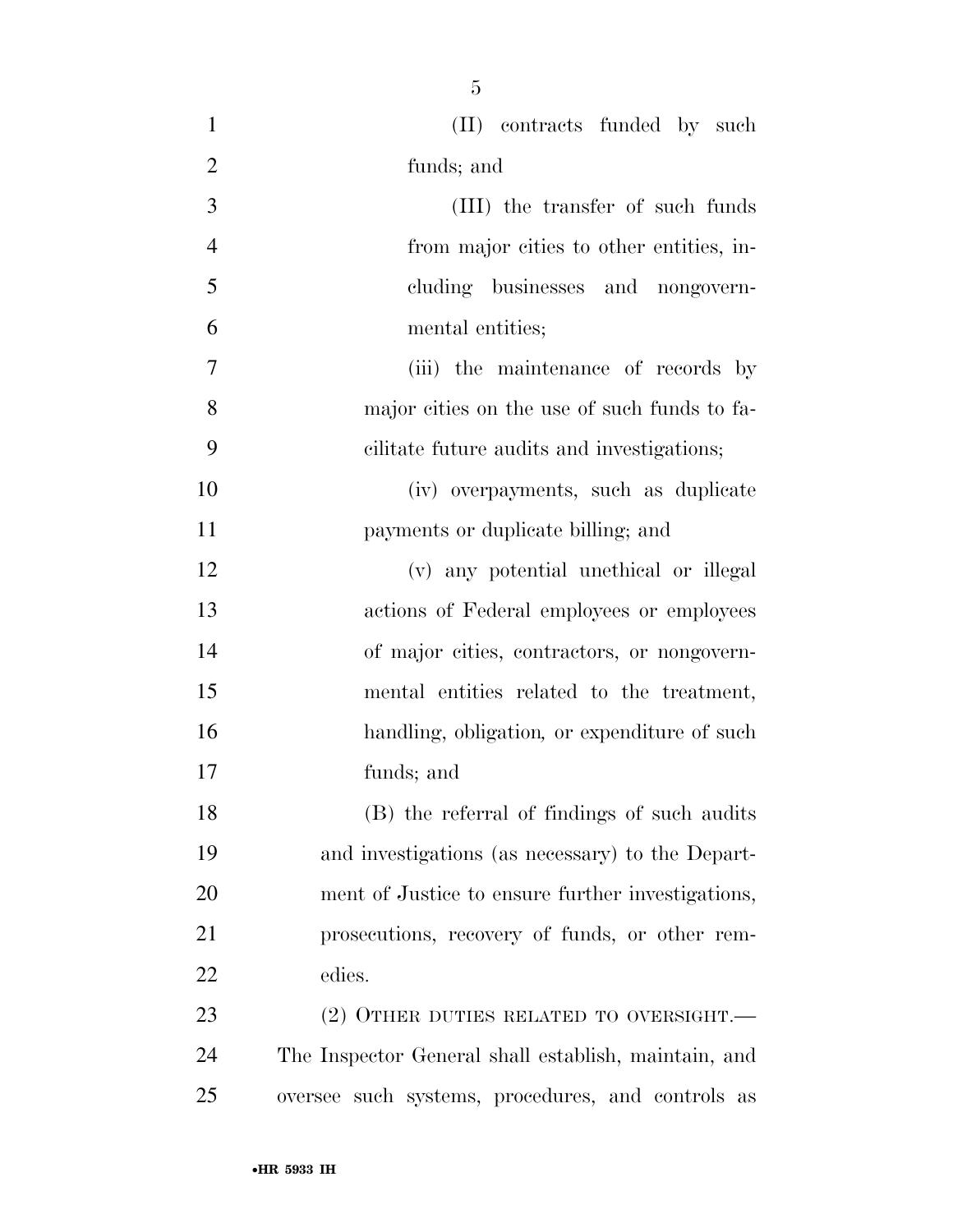| $\mathbf{1}$   | the Inspector General considers appropriate to dis-         |
|----------------|-------------------------------------------------------------|
| $\overline{2}$ | charge the duties specified under paragraph (1).            |
| 3              | (3) DUTIES AND RESPONSIBILITIES UNDER IN-                   |
| $\overline{4}$ | SPECTOR GENERAL ACT OF 1978.—In addition to the             |
| 5              | duties specified in paragraphs $(1)$ and $(2)$ , the In-    |
| 6              | spector General shall also have the duties and re-          |
| 7              | sponsibilities of inspectors general under the Inspec-      |
| 8              | tor General Act of 1978 (5 U.S.C. App.).                    |
| 9              | (4) AUDIT STANDARDS.—The Inspector General                  |
| 10             | shall carry out the duties specified in paragraph (1)       |
| 11             | in accordance with section $4(b)(1)$ of the Inspector       |
| 12             | General Act of 1978.                                        |
| 13             | (f) POWERS AND AUTHORITIES.—In carrying out the             |
| 14             | duties specified in subsection (e), the Inspector General   |
| 15             | shall have the authorities provided in section 6 of the In- |
| 16             | spector General Act of 1978, including the authorities      |
| 17             | under section $6(e)$ .                                      |
| 18             | (g) PERSONNEL, FACILITIES, AND OTHER RE-                    |
| 19             | SOURCES.                                                    |
| 20             | (1) PERSONNEL.—The Inspector General may                    |
| 21             | select, appoint, and employ such officers and em-           |
| 22             | ployees as may be necessary for carrying out the du-        |
| 23             | ties of the Inspector General, subject to the provi-        |
| 24             | sions of title 5, United States Code, governing ap-         |

pointments in the competitive service, and the provi-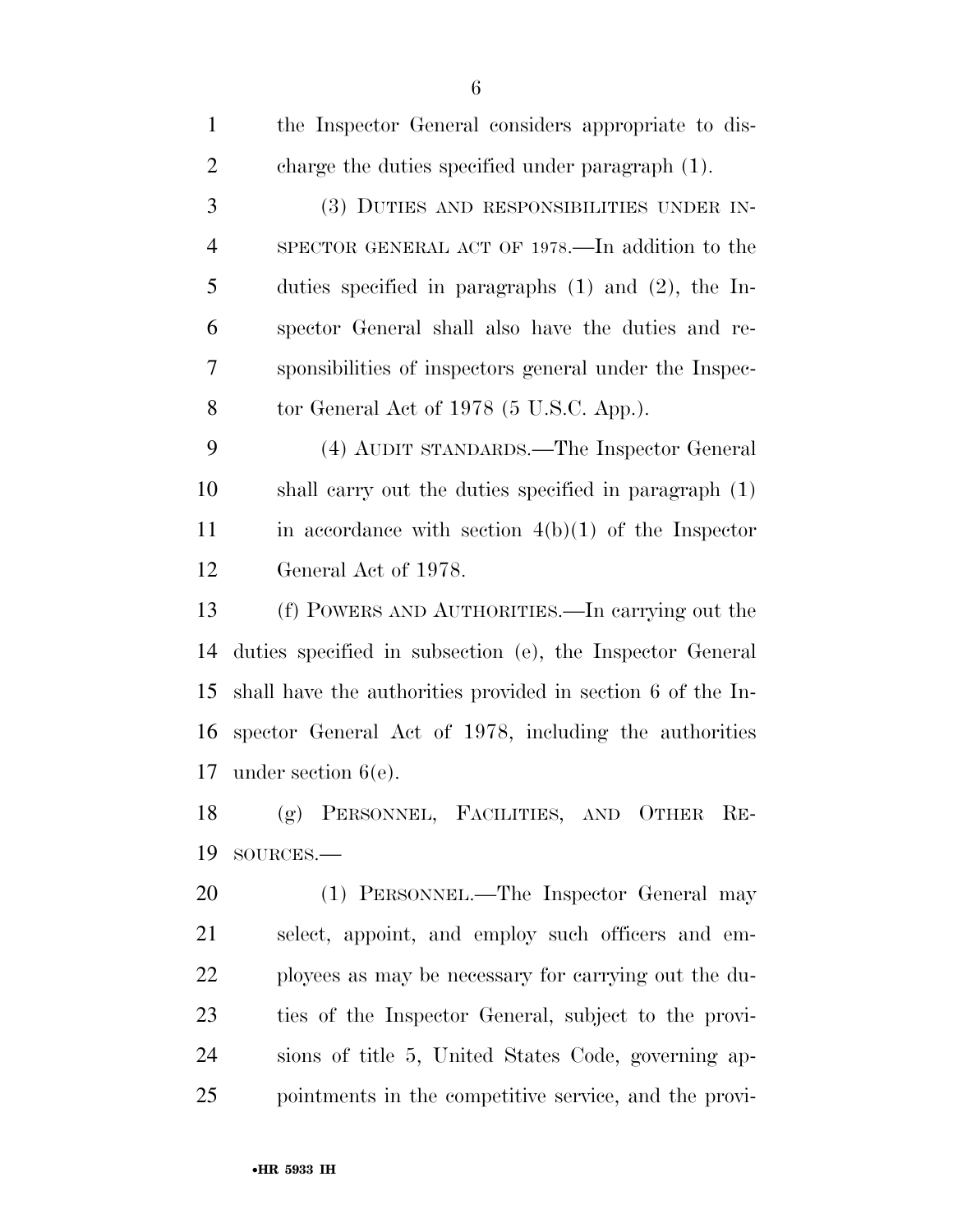sions of chapter 51 and subchapter III of chapter 53 of such title, relating to classification and General Schedule pay rates.

 (2) EMPLOYMENT OF EXPERTS AND CONSULT- ANTS.—The Inspector General may obtain services as authorized by section 3109 of title 5, United States Code, at daily rates not to exceed the equiva- lent rate prescribed for grade GS–15 of the General Schedule by section 5332 of such title.

 (3) CONTRACTING AUTHORITY.—To the extent and in such amounts as may be provided in advance by appropriations Acts, the Inspector General may enter into contracts and other arrangements for au- dits, studies, analyses, and other services with public agencies and with private persons, and make such payments as may be necessary to carry out the du-ties of the Inspector General.

 (4) RESOURCES.—The Secretary of Housing and Urban Development, as appropriate, shall pro-20 vide the Inspector General with appropriate and ade- quate office space at appropriate locations of the De- partment of Housing and Urban Development, to- gether with such equipment, office supplies, and communications facilities and services as may be necessary for the operation of such offices, and shall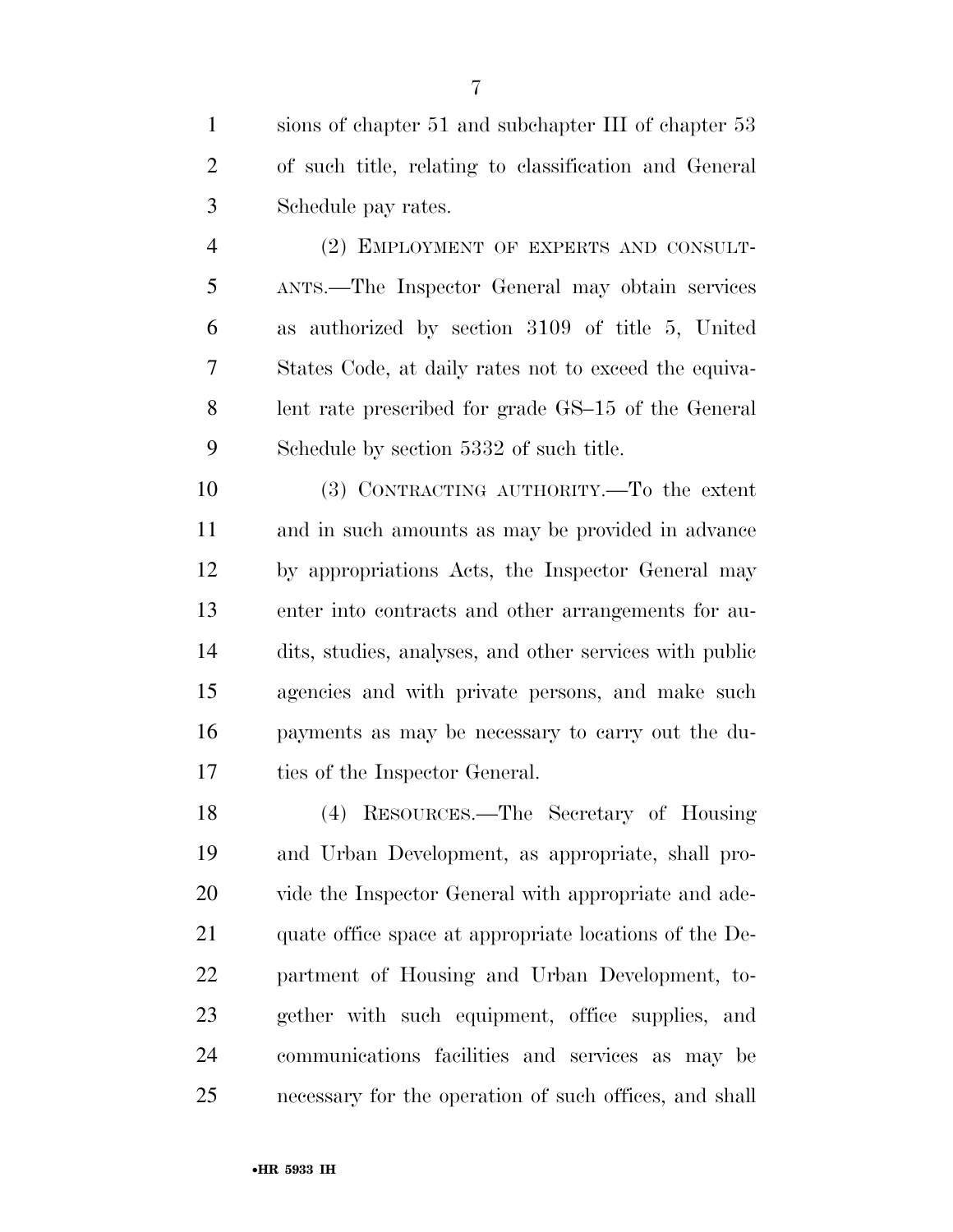(5) ASSISTANCE FROM FEDERAL AGENCIES.— (A) IN GENERAL.—Upon request of the In- spector General for information or assistance from any department, agency, or other entity of a major city or the Federal Government, the head of such entity shall, insofar as is prac- ticable and not in contravention of any existing law, furnish such information or assistance to the Inspector General, or a designee of the In-spector General.

 (B) REPORTING OF REFUSED ASSIST- ANCE.—Whenever information or assistance re- quested by the Inspector General is, in the judgment of the Inspector General, unreason- ably refused or not provided, the Inspector Gen- eral shall report the circumstances to the De- partment of Justice, as appropriate, and to the appropriate congressional committees without delay.

(h) REPORTS.—

24 (1) QUARTERLY REPORTS.—Not later than 30 days after the end of each fiscal-year quarter, the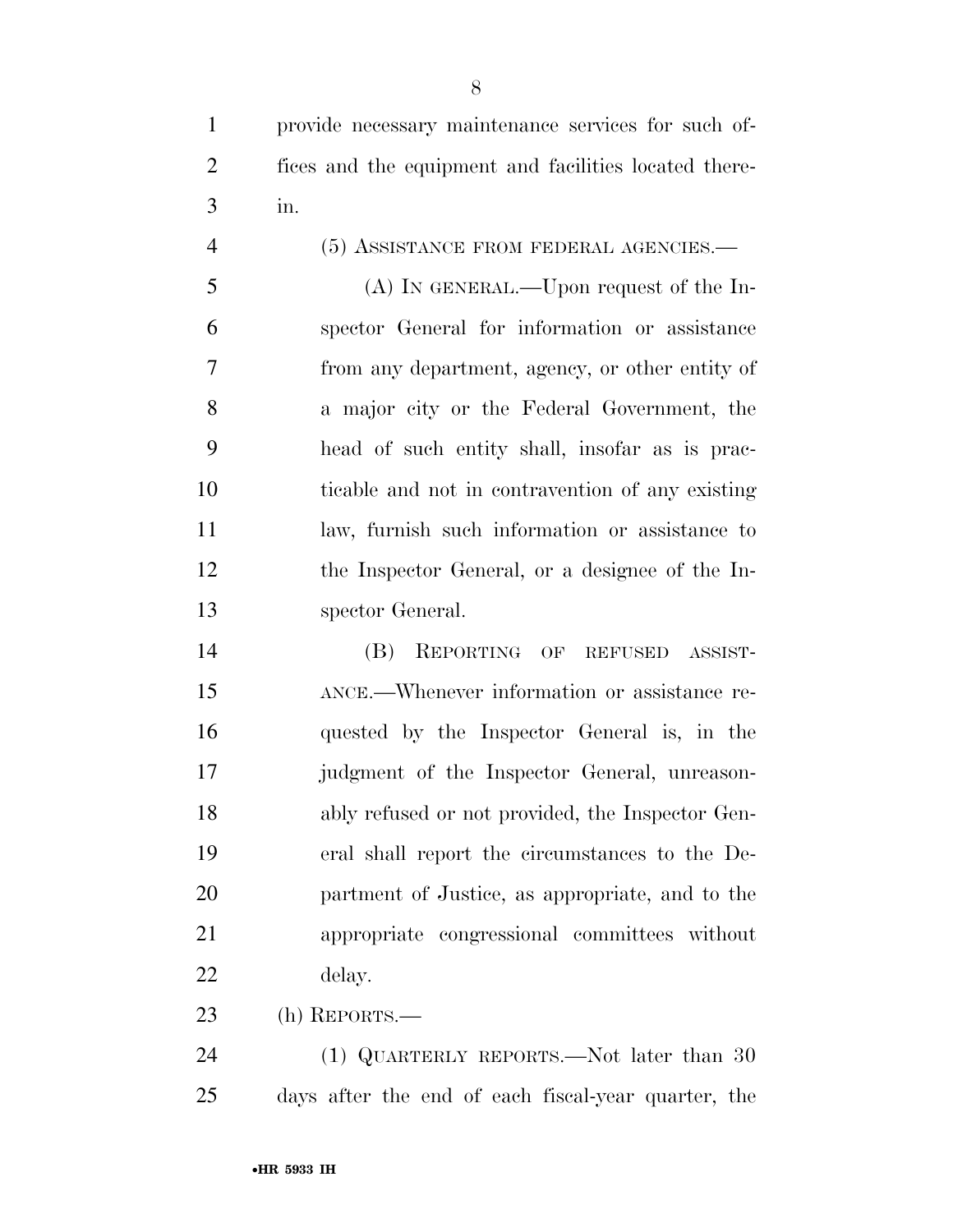| $\mathbf{1}$   | Inspector General shall submit to the appropriate      |
|----------------|--------------------------------------------------------|
| $\overline{2}$ | congressional committees a report summarizing, for     |
| 3              | the period of that quarter and, to the extent pos-     |
| $\overline{4}$ | sible, the period from the end of such quarter to the  |
| 5              | time of the submission of the report, the activities   |
| 6              | during such period of the Inspector General and the    |
| 7              | activities under programs and operations funded        |
| 8              | with amounts appropriated or otherwise made avail-     |
| 9              | able for use by major cities. Each report shall in-    |
| 10             | clude, for the period covered by such report, a de-    |
| 11             | tailed statement of all obligations, expenditures, and |
| 12             | revenues associated with such funds, including the     |
| 13             | following:                                             |
| 14             | (A) Obligations and expenditures of such               |
| 15             | funds.                                                 |
| 16             | (B) Detailed operating expenses of major               |
| 17             | cities that are related to the use of such funds.      |
| 18             | (C) In the case of any contract, grant,                |
| 19             | agreement, or other funding mechanism de-              |
| 20             | scribed in paragraph $(2)$ —                           |
| 21             | (i) the amount of the contract, grant,                 |
| <u>22</u>      | agreement, or other funding mechanism;                 |
| 23             | (ii) a brief discussion of the scope of                |
| 24             | the contract, grant, agreement, or other               |
| 25             | funding mechanism;                                     |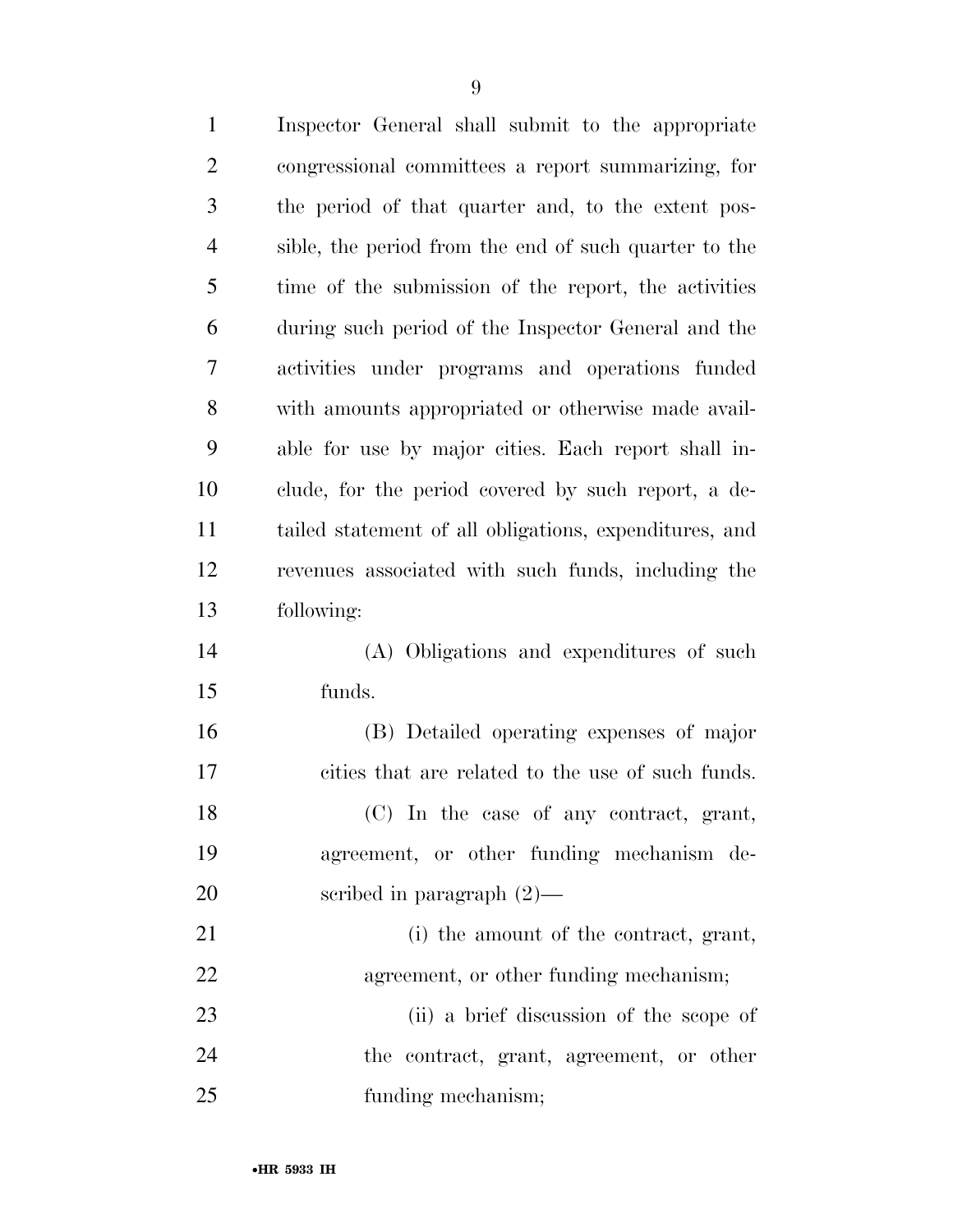| (iii) a discussion of how the major city          |
|---------------------------------------------------|
| involved in the contract, grant, agreement,       |
| or other funding mechanism identified, and        |
| solicited offers or applications from, poten-     |
| tial individuals or entities to perform the       |
| contract or activities under the grant,           |
| agreement, or other funding mechanism;            |
| (iv) a list of the potential individuals          |
| or entities that were issued solicitations for    |
| the offers or applications; and                   |
| (v) the justification and approval doc-           |
| uments on which was based any determina-          |
| tion to use procedures other than proce-          |
| dures that provide for full and open com-         |
| petition with respect to the contract, grant,     |
| agreement, or other funding mechanism.            |
| (2)<br>COVERED CONTRACTS, GRANTS, AGREE-          |
| MENTS, AND FUNDING MECHANISMS.- A contract,       |
| grant, agreement, or other funding mechanism de-  |
| scribed in this paragraph is any major contract,  |
| grant, agreement, or other funding mechanism with |
| any public or private entity that—                |
| $(A)$ is entered into by a major city—            |
| (i) to build or rebuild physical infra-           |
| structure of such city; or                        |
|                                                   |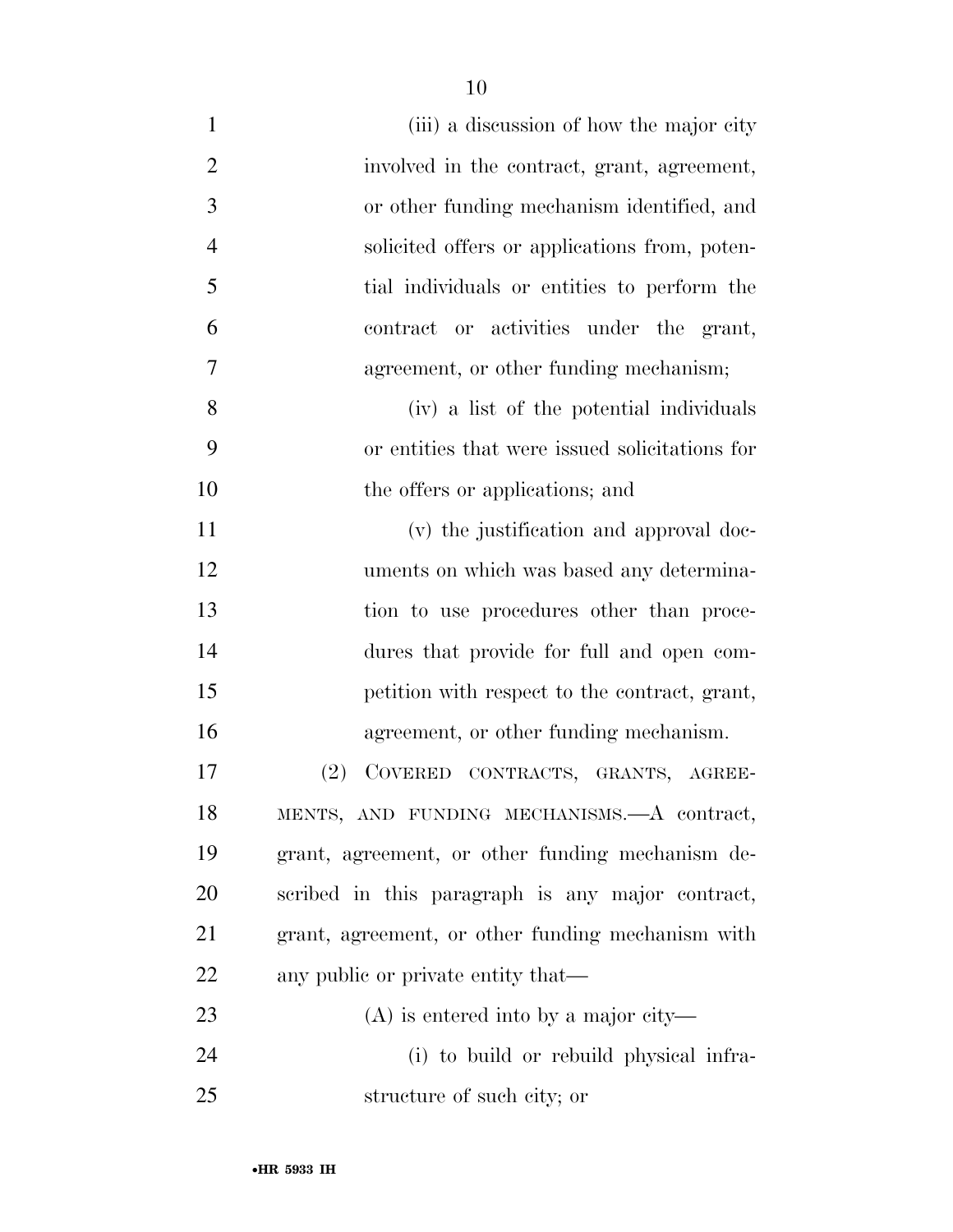| $\mathbf{1}$   | (ii) to provide products or services to               |
|----------------|-------------------------------------------------------|
| $\overline{2}$ | the people of such city; and                          |
| 3              | (B) involves the use of amounts appro-                |
| $\overline{4}$ | priated or otherwise made available for use by        |
| 5              | such city.                                            |
| 6              | (3) PUBLIC AVAILABILITY.—The Inspector                |
| 7              | General shall publish on a publicly available website |
| 8              | each report required under this subsection.           |
| 9              | (4) FORM.—Each report required under this             |
| 10             | subsection shall be submitted in unclassified form,   |
| 11             | but may include a classified annex if the Inspector   |
| 12             | General considers it necessary.                       |
| 13             | (5) RULE OF CONSTRUCTION.—Nothing in this             |
| 14             | subsection shall be construed to authorize the public |
| 15             | disclosure of information that is—                    |
| 16             | (A) specifically prohibited from disclosure           |
| 17             | by any other provision of law;                        |
| 18             | (B) specifically required by Executive order          |
| 19             | to be protected from disclosure in the interest       |
| 20             | of national defense or national security or in        |
| 21             | the conduct of foreign affairs; or                    |
| 22             | (C) a part of an ongoing criminal inves-              |
| 23             | tigation.                                             |
| 24             | (i) REPORT COORDINATION.—                             |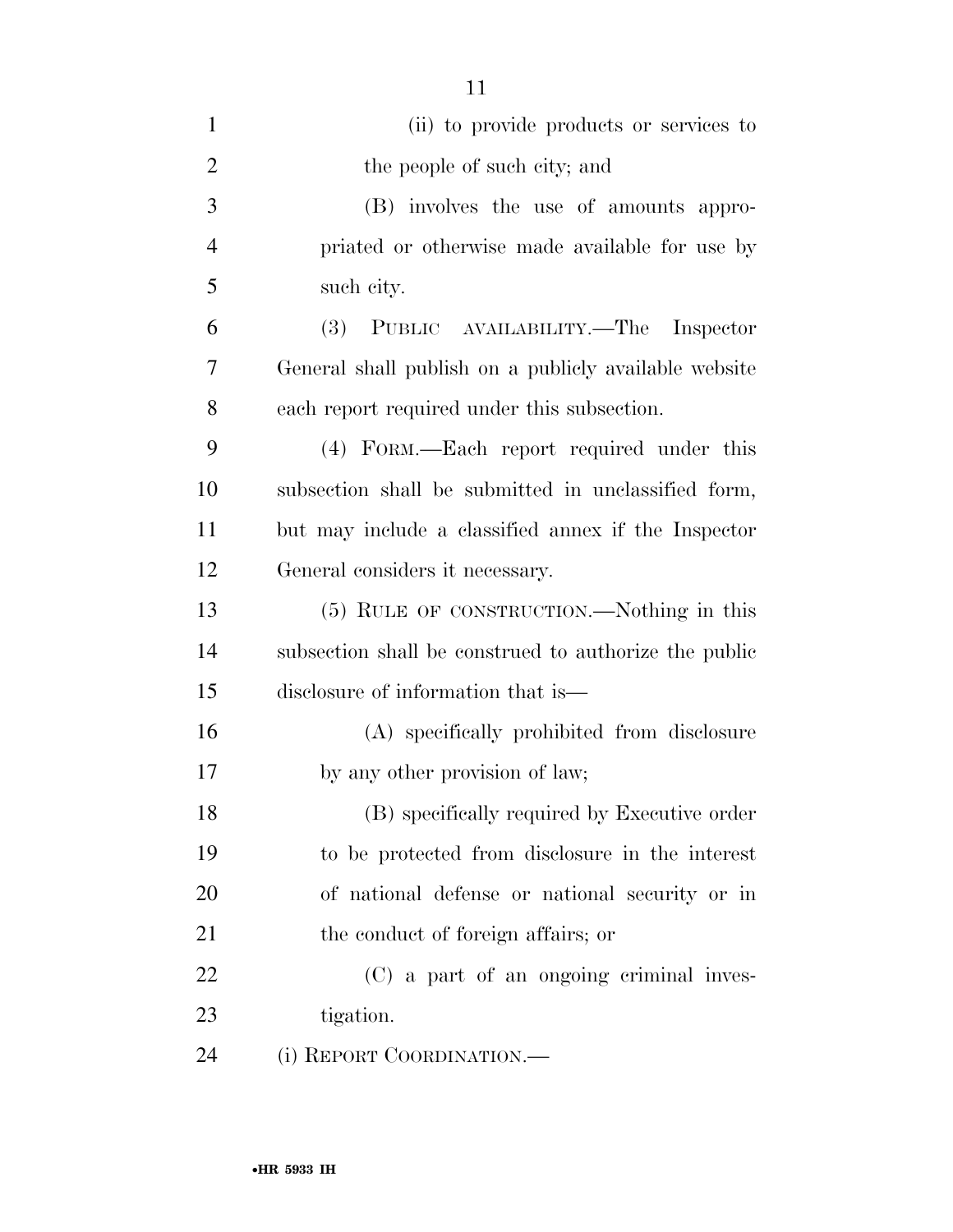| $\mathbf{1}$   | (1) SUBMISSION TO SECRETARY OF HOUSING               |
|----------------|------------------------------------------------------|
| $\overline{2}$ | AND URBAN DEVELOPMENT.—The Inspector General         |
| 3              | shall also submit each report required under sub-    |
| $\overline{4}$ | section (h) to the Secretary of Housing and Urban    |
| 5              | Development.                                         |
| 6              | (2) SUBMISSION TO CONGRESS.—                         |
| 7              | (A) IN GENERAL.—Not later than 30 days               |
| 8              | after receipt of a report under paragraph (1),       |
| 9              | the Secretary of Housing and Urban Develop-          |
| 10             | ment may submit to the appropriate congres-          |
| 11             | sional committees any comments on the matters        |
| 12             | covered by the report the Secretary of Housing       |
| 13             | and Urban Development deems appropriate.             |
| 14             | (B) CLASSIFIED ANNEX.—Any comments                   |
| 15             | on the matters covered by the report shall be        |
| 16             | submitted in unclassified form, but may include      |
| 17             | a classified annex if the Secretary of Housing       |
| 18             | and Urban Development, as the case may be,           |
| 19             | considers it necessary.                              |
| 20             | (j) TRANSPARENCY.—                                   |
| 21             | $(1)$ REPORT.—Not later than 60 days after           |
| 22             | submission to the appropriate congressional commit-  |
| 23             | tees of a report under subsection (i), the Secretary |
| 24             | of Housing and Urban Development shall make cop-     |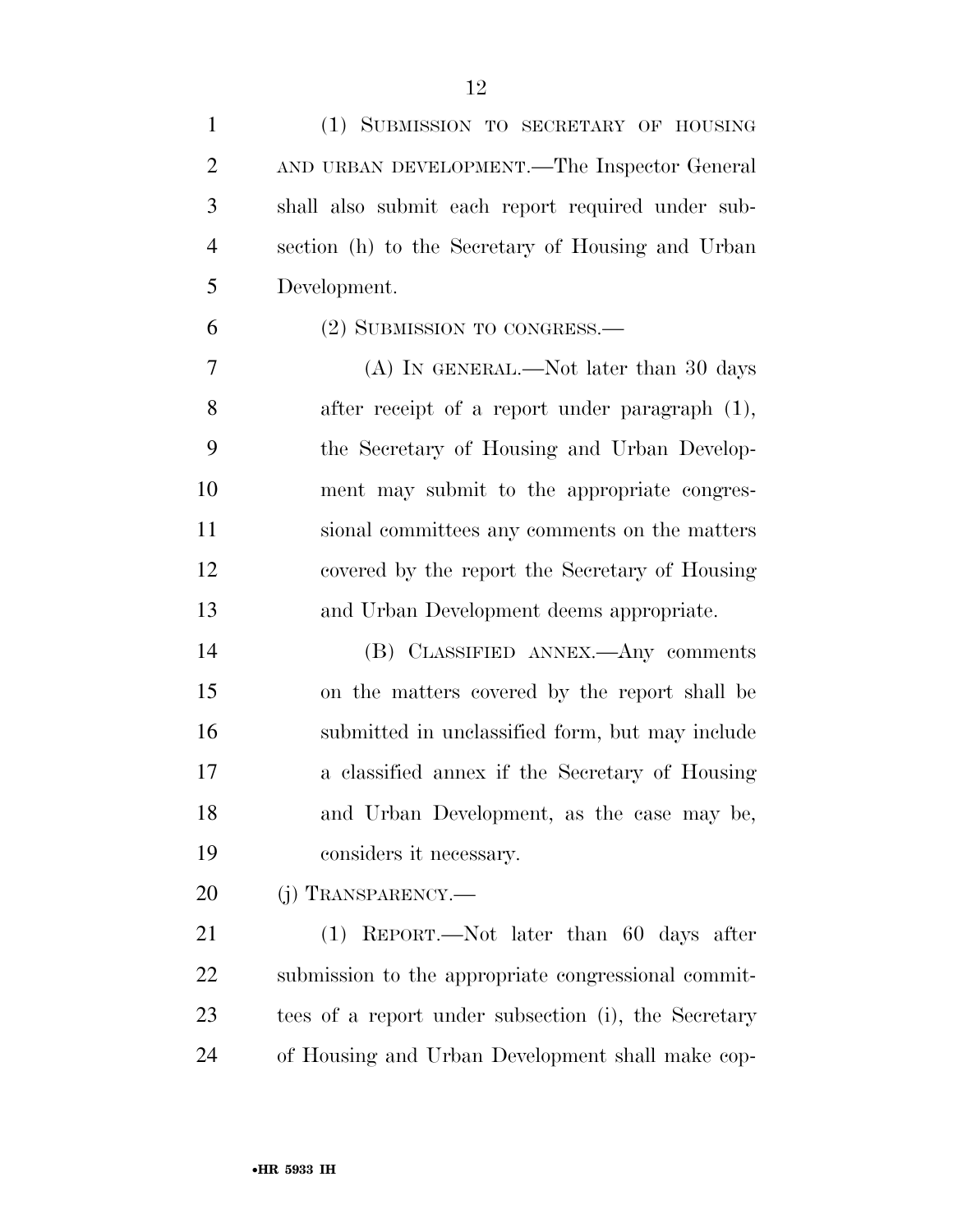ies of the report available to the public upon request, and at a reasonable cost.

 (2) COMMENTS ON MATTERS COVERED BY RE- PORT.—Not later than 180 days after submission to the appropriate congressional committees under sub-6 section (i)(2) of comments on a report under sub- section (h), the Secretary of Housing and Urban De- velopment shall make copies of the comments avail- able to the public upon request, and at a reasonable cost.

 (k) AUTHORIZATION OF APPROPRIATIONS.—There is authorized to be appropriated \$20,000,000 for fiscal year 2022 to carry out this section.

 (l) TERMINATION.—The Office of the Special Inspec- tor General shall terminate on the date 5 years after the enactment of this Act.

(m) DEFINITIONS.—In this section:

 (1) AMOUNTS APPROPRIATED OR OTHERWISE MADE AVAILABLE FOR USE BY MAJOR CITIES.—The term ''amounts appropriated or otherwise made available for use by major cities'' means amounts appropriated or otherwise made available for any fis- cal year by an entity of the Federal Government for use by a major city, including amounts appropriated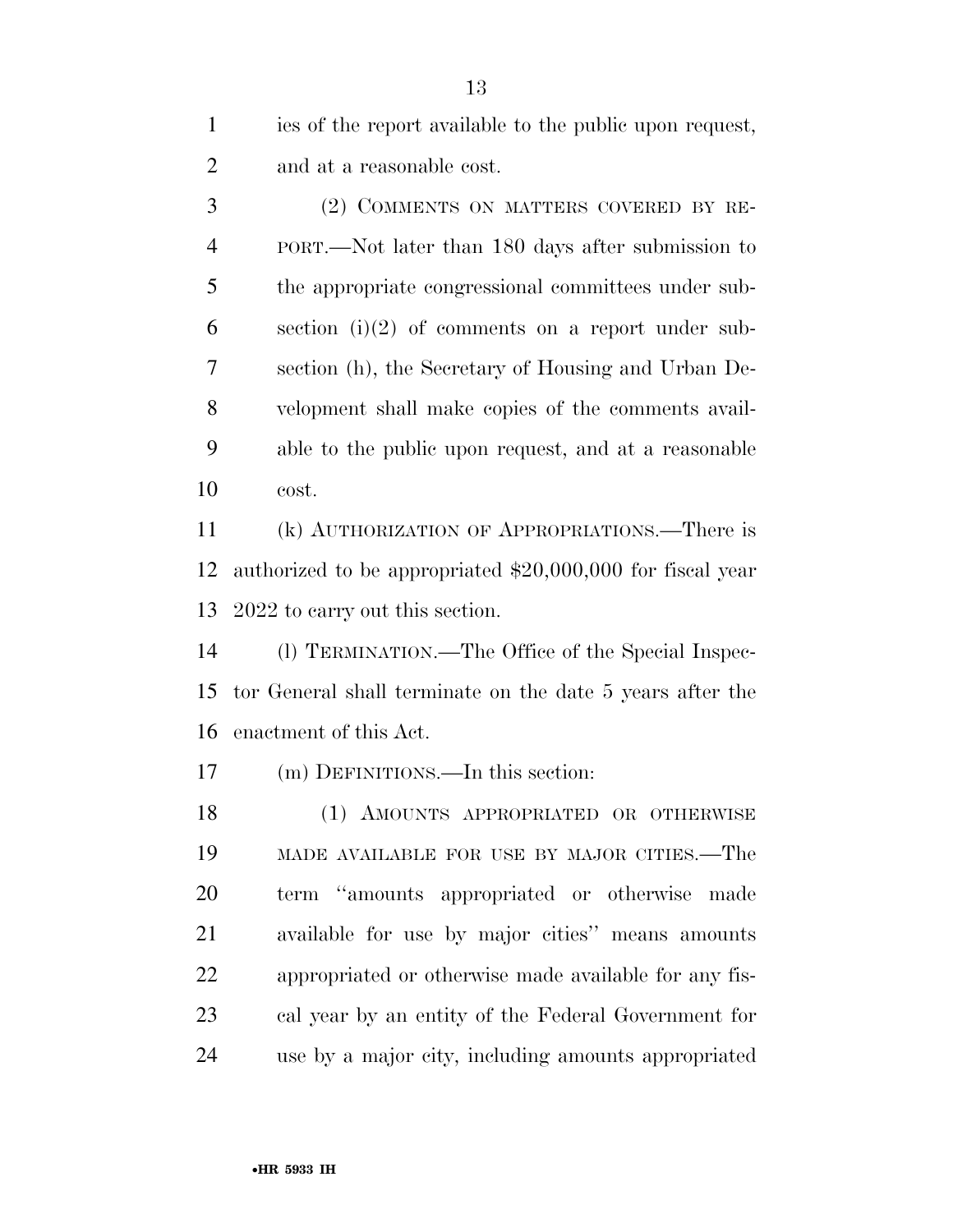| $\mathbf{1}$   | or otherwise made available for use by a major city |
|----------------|-----------------------------------------------------|
| $\overline{2}$ | under the following:                                |
| 3              | (A) The Coronavirus State and Local Fis-            |
| $\overline{4}$ | cal Recovery Fund.                                  |
| 5              | (B) The Emergency Rental Assistance                 |
| 6              | Program.                                            |
| 7              | (C) The Coronavirus Relief Fund.                    |
| 8              | (2)<br>APPROPRIATE CONGRESSIONAL COMMIT-            |
| 9              | TEES.—The term "appropriate congressional com-      |
| 10             | mittees" means—                                     |
| 11             | (A) the Committees on Appropriations and            |
| 12             | Commerce, Science, and Transportation of the        |
| 13             | Senate;                                             |
| 14             | (B) the Committees on Appropriations and            |
| 15             | Transportation and Infrastructure of the House      |
| 16             | of Representatives; and                             |
| 17             | (C) the Committees of Congress with juris-          |
| 18             | diction over the Department of Housing and          |
| 19             | Urban Development.                                  |
| 20             | (3) INSPECTOR GENERAL.—The term "Inspec-            |
| 21             | tor General" means the Special Inspector General    |
| 22             | for Major Metropolitan Areas.                       |
| 23             | MAJOR CITY.—The term "major city"<br>(4)            |
| 24             | means a city with more than 1 million people, per   |
| 25             | the 2020 decennial census of population.            |